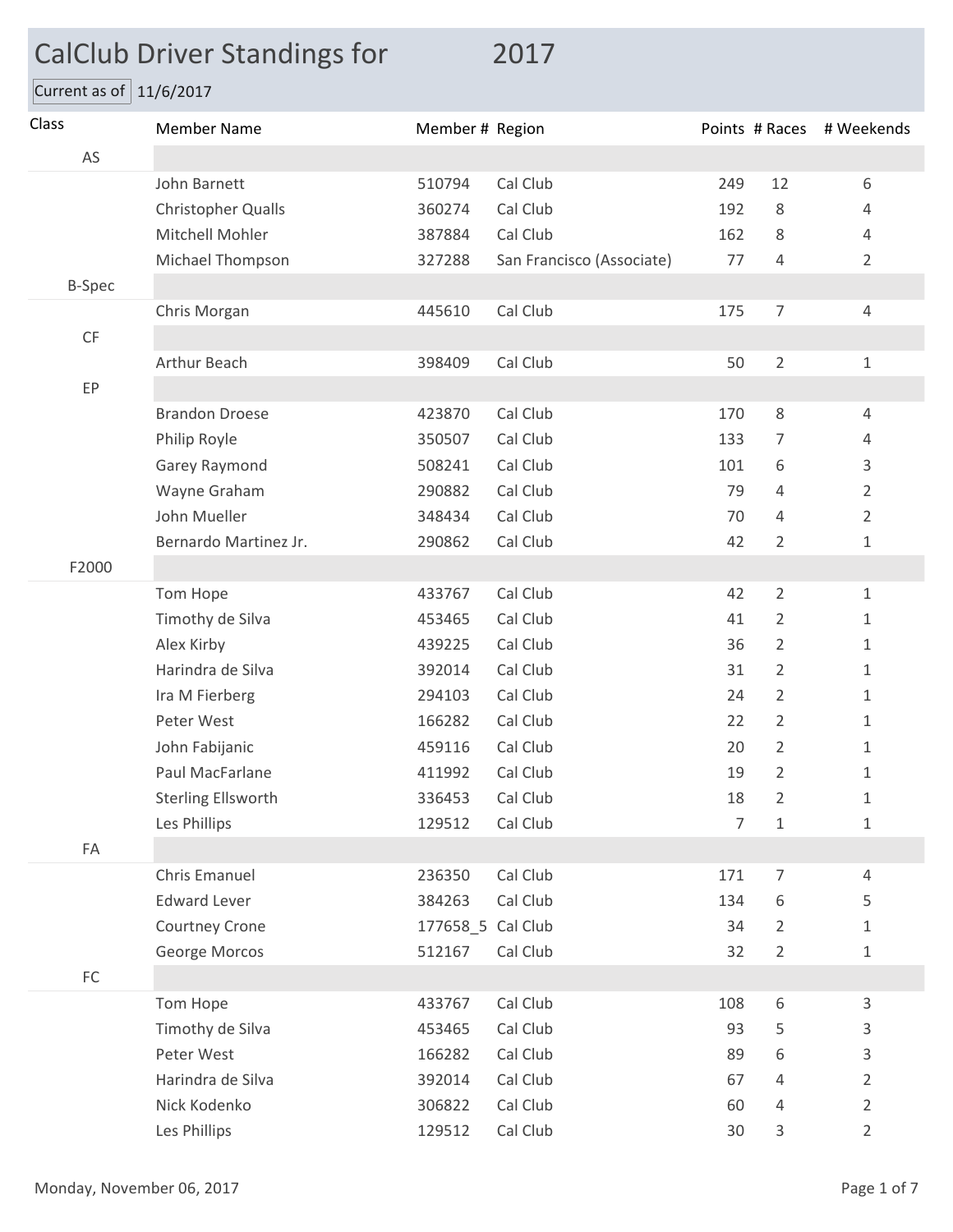| Class           | <b>Member Name</b>        | Member # Region   |                           |     | Points # Races | # Weekends     |
|-----------------|---------------------------|-------------------|---------------------------|-----|----------------|----------------|
|                 | Laird Owens               | 388334            | Cal Club                  | 25  | $\mathbf{1}$   | $\mathbf{1}$   |
|                 | <b>Sterling Ellsworth</b> | 336453            | Cal Club                  | 24  | $\overline{2}$ | 1              |
|                 | Ira M Fierberg            | 294103            | Cal Club                  | 24  | $\overline{2}$ | $\mathbf 1$    |
|                 | Paul MacFarlane           | 411992            | Cal Club                  | 20  | $\overline{2}$ | 1              |
| FE.             |                           |                   |                           |     |                |                |
|                 | Allan Svela               | 494444            | San Francisco (Associate) | 171 | 8              | $\overline{4}$ |
| FF              |                           |                   |                           |     |                |                |
|                 | <b>Edward Erlandson</b>   | 56470             | Cal Club                  | 138 | 8              | $\overline{4}$ |
|                 | Roger Kessinger           | 100203            | Cal Club                  | 107 | 6              | 3              |
|                 | Eric Little               | 511202            | Cal Club                  | 55  | 3              | 2              |
| <b>FM</b>       |                           |                   |                           |     |                |                |
|                 | Larry Mason               | 102772            | Cal Club                  | 201 | $\overline{9}$ | 5              |
|                 | <b>Terrence Carraher</b>  | 466278            | Cal Club                  | 149 | 8              | 4              |
|                 | <b>Brad Drew</b>          | 221118            | Cal Club                  | 90  | 5              | 3              |
|                 | <b>Cameron Parsons</b>    | 404061            | Cal Club                  | 50  | $\overline{2}$ | 1              |
|                 | Dutch Schultz             | 383876            | Cal Club                  | 35  | 2              | $\mathbf{1}$   |
|                 | Courtney Crone            | 177658_5 Cal Club |                           | 25  | 1              | 1              |
| FP              |                           |                   |                           |     |                |                |
|                 | <b>Brian Linn</b>         | 135242            | Cal Club                  | 75  | $\mathbf{3}$   | 3              |
|                 | James Whitton             | 130127            | Cal Club                  | 50  | 2              | 2              |
|                 | Christopher Novia         | 484549            | Cal Club                  | 42  | 2              | $1\,$          |
|                 | Gary Joseph               | 515989            | Cal Club                  | 21  | 1              | 1              |
| <b>FV</b>       |                           |                   |                           |     |                |                |
|                 | Mark Edwards              | 63787_1           | Cal Club                  | 296 | 16             | 8              |
|                 | Charlie Turner            | 261282            | Cal Club                  | 229 | 11             | 6              |
|                 | Raymond Strauch           | 479185            | Cal Club                  | 100 | 6              | 3              |
|                 | Kim Madrid                | 447032            | Cal Club                  | 81  | 5              | 3              |
|                 | Don Manthe                | 254525            | Cal Club                  | 58  | 4              | 2              |
| GT1             |                           |                   |                           |     |                |                |
|                 | Michele Abbate            | 365109            | Las Vegas (Associate)     | 178 | $\mathsf 9$    | 5              |
|                 | Tim Adolphson             | 478328            | Cal Club                  | 134 | 6              | 3              |
|                 | Scott McPherson           | 492146            | Cal Club                  | 125 | 5              | 3              |
|                 | Kyle Kelly                | 302879            | Cal Club                  | 48  | 3              | $\overline{2}$ |
| GT <sub>2</sub> |                           |                   |                           |     |                |                |
|                 | Robert Kahn               | 335992            | Cal Club                  | 167 | $\overline{7}$ | $\overline{4}$ |
|                 | Dennis (Rick) Parker      | 236262            | Arizona (Associate)       | 100 | 4              | 2              |
|                 | John Stott                | 119987_1 Cal Club |                           | 74  | 4              | 2              |
|                 | Oli Thordarson            | 375061            | Cal Club                  | 66  | $\overline{4}$ | $\overline{2}$ |
|                 | <b>Guy Dreier</b>         | 280488_1 Cal Club |                           | 63  | 3              | $\overline{2}$ |
|                 | Robert Kelly              | 63994             | Cal Club                  | 56  | $\overline{4}$ | 2              |
|                 | Marvin Epps               | 511477            | Cal Club                  | 48  | 3              | $\overline{2}$ |
|                 | Jacob Tanaka              | 512382            | Cal Club                  | 36  | 2              | 1              |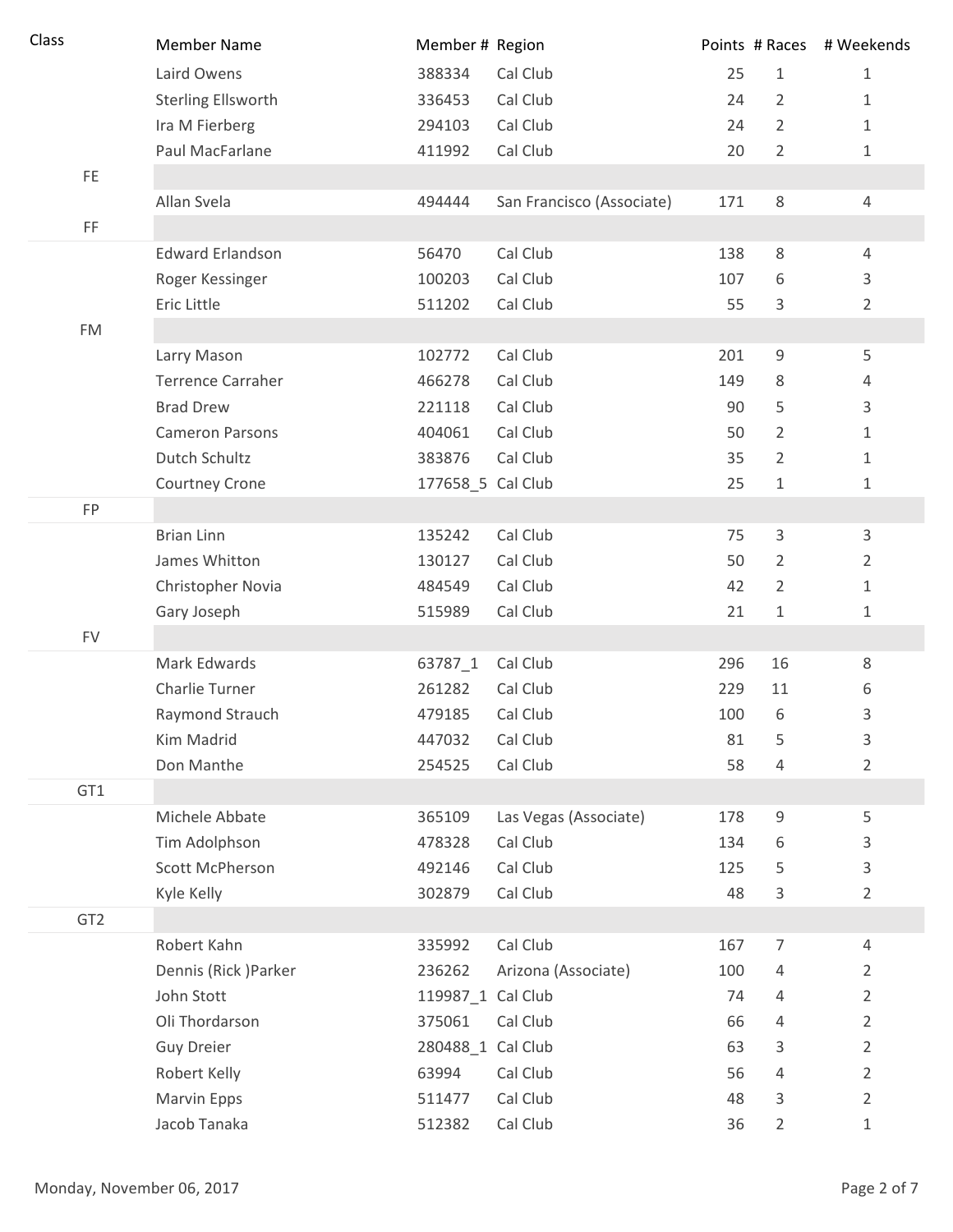| Class           | <b>Member Name</b>    | Member # Region   |                           |     |                | Points # Races # Weekends |
|-----------------|-----------------------|-------------------|---------------------------|-----|----------------|---------------------------|
|                 | Leroy Lacy            | 65163             | Cal Club                  | 33  | $\overline{2}$ | $\mathbf{1}$              |
| GT <sub>3</sub> |                       |                   |                           |     |                |                           |
|                 | <b>Wolfgang Maike</b> | 42175_1           | Cal Club                  | 138 | 6              | 3                         |
|                 | Mike Henderson        | 124620            | Cal Club                  | 123 | 6              | 3                         |
|                 | Jeff Barrow           | 211584            | Cal Club                  | 69  | 4              | $\overline{2}$            |
|                 | Scott Graham          | 389475            | Cal Club                  | 50  | $\overline{2}$ | $\mathbf{1}$              |
| GTL             |                       |                   |                           |     |                |                           |
|                 | John Bower            | 317415            | Cal Club                  | 180 | 8              | $\overline{4}$            |
|                 | Craig Carter          | 359082            | Cal Club                  | 97  | 5              | 3                         |
| HP              |                       |                   |                           |     |                |                           |
|                 | Cory Markos           | 356165            | Cal Club                  | 216 | 11             | 6                         |
|                 | <b>Ben Valentine</b>  | 402434            | Cal Club                  | 168 | 8              | 4                         |
|                 | Jason Isley           | 217572            | Cal Club                  | 143 | 6              | 3                         |
|                 | <b>Brian Linn</b>     | 135242            | Cal Club                  | 83  | 4              | 3                         |
|                 | Paul Shaver           | 308574            | Cal Club                  | 61  | 3              | 3                         |
|                 | Gary Wittman          | 148010            | Cal Club                  | 52  | 3              | $\overline{2}$            |
|                 | Jamie Bestwick        | 436330            | Cal Club                  | 50  | $\overline{2}$ | 1                         |
|                 | Craig Bryant          | 153477            | Cal Club                  | 21  | 1              | 1                         |
|                 | David Thurston        | 467963            | Cal Club                  | 16  | $1\,$          | $\mathbf{1}$              |
| <b>ITA</b>      |                       |                   |                           |     |                |                           |
|                 | Gary Corsiglia        | 92732_1           | San Francisco (Associate) | 155 | 7              | $\overline{4}$            |
|                 | Darren Murdock        | 334687            | Cal Club                  | 125 | 5              | 3                         |
|                 | John Stott            | 119987_1 Cal Club |                           | 46  | $\overline{2}$ | 1                         |
|                 | Jack McEachern        | 269537            | Cal Club                  | 46  | $\overline{2}$ | $\mathbf{1}$              |
| <b>ITB</b>      |                       |                   |                           |     |                |                           |
|                 | <b>Todd Rappaport</b> | 345982            | Cal Club                  | 50  | $\overline{2}$ | $\mathbf{1}$              |
|                 | Garey Raymond         | 508241            | Cal Club                  | 50  | $\overline{2}$ | $\mathbf{1}$              |
| <b>ITE</b>      |                       |                   |                           |     |                |                           |
|                 | Glen Griswold         | 506719            | Cal Club                  | 142 | 6              | $\mathsf{3}$              |
|                 | Paul Gassen           | 387638            | Cal Club                  | 89  | 4              | 2                         |
|                 | Philip Hoffman        | 512736            | Cal Club                  | 50  | 2              | $\mathbf{1}$              |
|                 | Garey Raymond         | 508241            | Cal Club                  | 39  | 2              | $\mathbf{1}$              |
|                 | Godfrey Lam           | 513699            | Cal Club                  | 21  | $1\,$          | $\mathbf 1$               |
| <b>ITR</b>      |                       |                   |                           |     |                |                           |
|                 | <b>Tom Vincent</b>    | 482443            | Cal Club                  | 75  | 3              | $\overline{2}$            |
|                 | Alex Burns            | 515225            | Cal Club                  | 50  | 2              | 1                         |
| P1              |                       |                   |                           |     |                |                           |
|                 | <b>Steve Nicklin</b>  | 403696            | Cal Club                  | 103 | 6              | $\mathsf{3}$              |
|                 | Johnnie Crean         | 49                | Cal Club                  | 101 | 6              | 3                         |
|                 | Parker Nicklin        | 424546            | Cal Club                  | 41  | 2              | $\mathbf{1}$              |
|                 | Joseph Schifini       | 403669            | Cal Club                  | 15  | $\mathbf 1$    | $\mathbf{1}$              |
| P <sub>2</sub>  |                       |                   |                           |     |                |                           |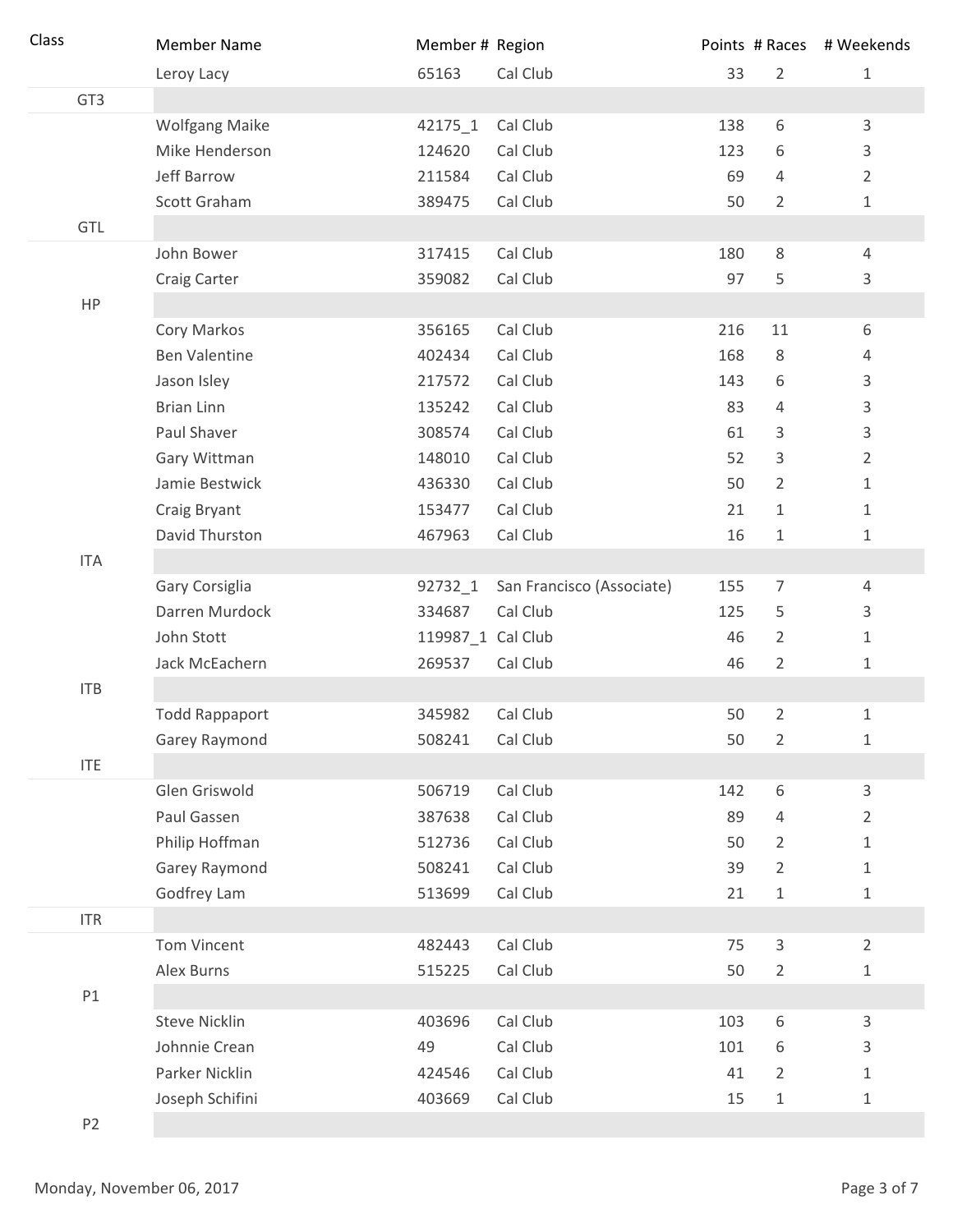| Class          | <b>Member Name</b>   | Member # Region   |                           |     |                | Points # Races # Weekends |
|----------------|----------------------|-------------------|---------------------------|-----|----------------|---------------------------|
|                | <b>Timothy Day</b>   | 391495            | Cal Club                  | 150 | 6              | 3                         |
|                | Tony Abel            | 494510            | Cal Club                  | 85  | 4              | $\overline{2}$            |
|                | Dave Tweedlie        | 405557            | Cal Club                  | 84  | 4              | 2                         |
|                | Mike Bachman         | 30934             | San Francisco (Associate) | 75  | 3              | $\overline{2}$            |
|                | Joseph Moran         | 80709             | Cal Club                  | 71  | 4              | $\overline{2}$            |
|                | David Ferguson       | 183410            | Cal Club                  | 50  | $\overline{2}$ | $\mathbf{1}$              |
|                | Stu Hanssen          | 154732            | Cal Club                  | 33  | $\overline{2}$ | 1                         |
|                | Wayne Smith          | 195705_1 Cal Club |                           | 32  | $\overline{2}$ | $\mathbf{1}$              |
|                | Jeff Anderson        | 176634_1 Cal Club |                           | 31  | $\overline{2}$ | 1                         |
| Pro-7          |                      |                   |                           |     |                |                           |
|                | <b>Richard Shea</b>  | 414880            | Cal Club                  | 100 | $\overline{4}$ | $\overline{2}$            |
|                | <b>Rex McAfee</b>    | 497513            | Cal Club                  | 50  | $\overline{2}$ | $\mathbf{1}$              |
| <b>RS</b>      |                      |                   |                           |     |                |                           |
|                | Rod Susman           | 76213             | Cal Club                  | 25  | $\mathbf 1$    | 1                         |
| S <sub>2</sub> |                      |                   |                           |     |                |                           |
|                | <b>Ben Valentine</b> | 402434            | Cal Club                  | 151 | 8              | 4                         |
|                | Joseph Moran         | 80709             | Cal Club                  | 85  | 4              | 2                         |
|                | Wayne Smith          | 195705_1 Cal Club |                           | 73  | 4              | 2                         |
|                | Gary Holcomb         | 189178_1 Cal Club |                           | 61  | 4              | 2                         |
|                | Jeff Anderson        | 176634_1 Cal Club |                           | 35  | $\overline{2}$ | 1                         |
|                | Robert Lovenson      | 249067            | Cal Club                  | 35  | 2              | 1                         |
|                | Robert Rich          | 415991            | Cal Club                  | 32  | $\overline{2}$ | 1                         |
|                | Stu Hanssen          | 154732            | Cal Club                  | 17  | 1              | 1                         |
| S944           |                      |                   |                           |     |                |                           |
|                | Richard Shea         | 414880            | Cal Club                  | 36  | $\overline{2}$ | 2                         |
| SM             |                      |                   |                           |     |                |                           |
|                | Wesley Mollno        | 403801            | Cal Club                  | 222 | 14             | 7                         |
|                | Robert Edmison       | 363776            | Cal Club                  | 207 | 16             | 8                         |
|                | <b>Steven Powers</b> | 212429            | Arizona (Associate)       | 172 | 8              | 4                         |
|                | Alan Leukhardt III   | 302520_1 Cal Club |                           | 139 | 10             | 5                         |
|                | Clement Lee          | 316101            | Cal Club                  | 129 | 10             | 5                         |
|                | Jay Rosenthal        | 507814            | Cal Club                  | 127 | 11             | 6                         |
|                | Dean Busk            | 269682            | Arizona (Associate)       | 122 | 8              | 4                         |
|                | Todd Launchbaugh     | 276906            | Cal Club                  | 120 | 11             | 6                         |
|                | Nicklas Stewart      | 284061            | Cal Club                  | 119 | 9              | 5                         |
|                | <b>Curtis Gong</b>   | 425401            | Cal Club                  | 101 | 9              | 5                         |
|                | Jeff Walker          | 371779            | Cal Club                  | 88  | 6              | 3                         |
|                | Jack Walker          | 372995            | Cal Club                  | 86  | 7              | 3                         |
|                | Preston Lerner       | 237642            | Cal Club                  | 79  | 6              | 3                         |
|                | Justin Hall          | 447552            | Cal Club                  | 70  | 6              | 3                         |
|                | Jennifer Isley       | 216963            | Cal Club                  | 65  | 9              | 5                         |
|                | Grant Westmorland    | 349426            | Cal Club                  | 55  | 6              | 3                         |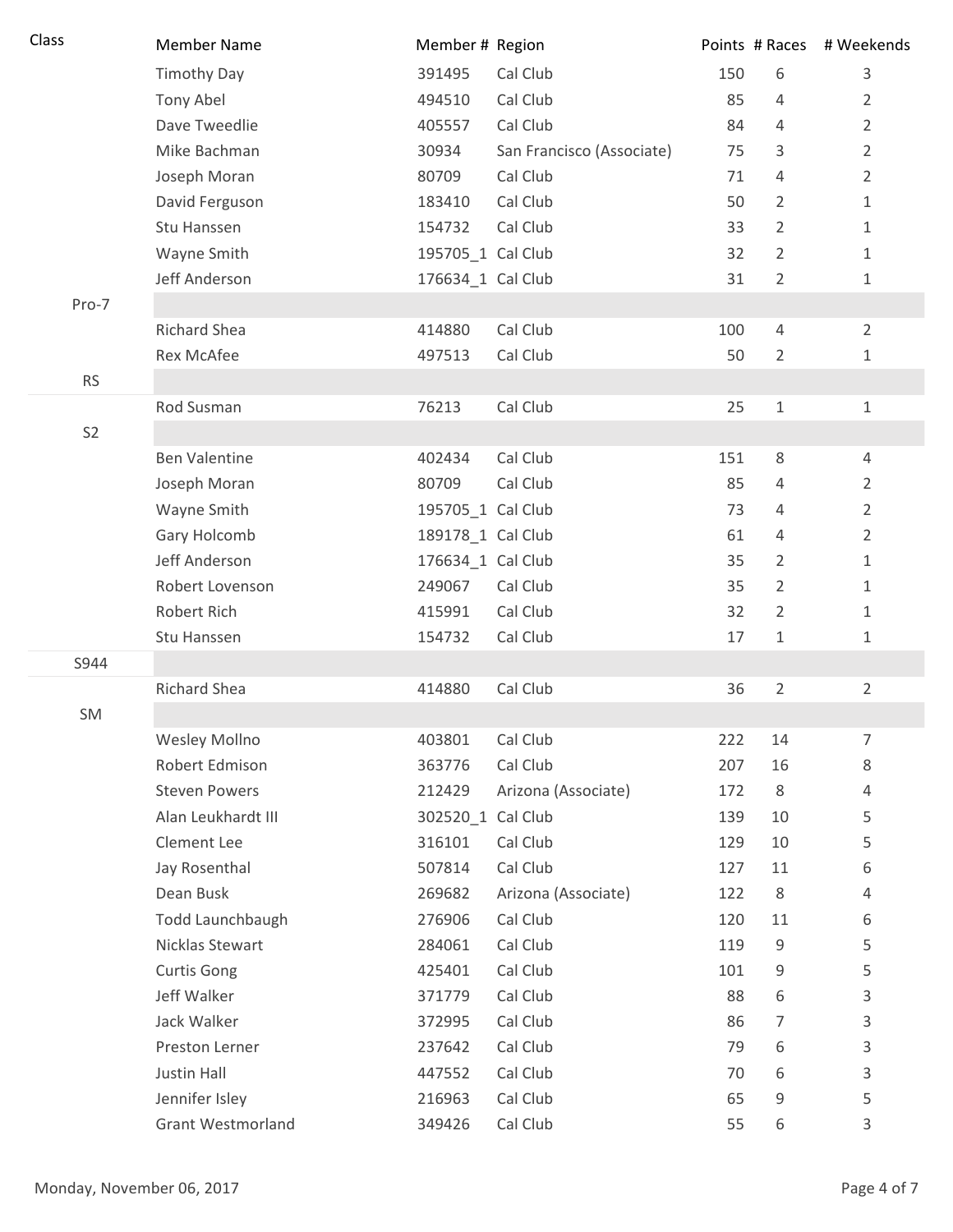| Class      | <b>Member Name</b>       | Member # Region   |                       |     |                | Points # Races # Weekends |
|------------|--------------------------|-------------------|-----------------------|-----|----------------|---------------------------|
|            | Sean Bradley             | 419609            | Cal Club              | 54  | $\overline{4}$ | $\overline{2}$            |
|            | Francis Hu               | 426225            | Cal Club              | 50  | $\overline{4}$ | $\overline{2}$            |
|            | Giorgio Pierangeli       | 464397            | Cal Club              | 37  | 3              | $\overline{2}$            |
|            | Mark Lange               | 408993            | Cal Club              | 35  | $\overline{2}$ | $\mathbf 1$               |
|            | Dave Tweedlie            | 405557            | Cal Club              | 34  | 6              | 3                         |
|            | <b>Bill Nelson</b>       | 320039            | Cal Club              | 33  | 3              | $\overline{2}$            |
|            | Jim Rueff                | 110361            | Cal Club              | 27  | 3              | $\overline{2}$            |
|            | John Stott               | 119987_1 Cal Club |                       | 26  | $\overline{2}$ | $\mathbf 1$               |
|            | Chris Lawson             | 526144            | Cal Club              | 26  | 3              | 1                         |
|            | Jack Willes              | 280918            | Cal Club              | 25  | 1              | $\mathbf 1$               |
|            | Jack Fleischli           | 513347            | Cal Club              | 24  | $\overline{2}$ | $\mathbf 1$               |
|            | Gabriel Estrada          | 476897            | Cal Club              | 21  | $\overline{2}$ | 1                         |
|            | Chris Thorn              | 463745            | Cal Club              | 19  | $\overline{2}$ | $\mathbf{1}$              |
|            | <b>Thomas Bordeaux</b>   | 512394            | Cal Club              | 13  | $\mathbf{1}$   | $\mathbf 1$               |
|            | Jerry Anderson           | 321482            | Cal Club              | 11  | 1              | $\overline{2}$            |
|            | Tim Bonney               | 368847            | Cal Club              | 9   | $\overline{2}$ | $\mathbf 1$               |
|            | Darwin Felix             | 421389            | Cal Club              | 8   | 1              | 1                         |
| SP         |                          |                   |                       |     |                |                           |
|            | Cal Rothe                | 110452            | San Diego (Associate) | 150 | 6              | 3                         |
|            | <b>Bruce Powers</b>      | 13091             | Cal Club              | 42  | $\overline{2}$ | $\mathbf 1$               |
|            | Joshua Pitt              | 340024            | Cal Club              | 25  | 1              | 3                         |
| <b>SRF</b> |                          |                   |                       |     |                |                           |
|            | Douglas Stewart          | 191031            | Cal Club              | 221 | 10             | 6                         |
|            | Michael Moshay           | 495925            | Cal Club              | 180 | 8              | 4                         |
|            | <b>Elliott Freireich</b> | 230617            | Arizona (Associate)   | 67  | $\overline{4}$ | $\overline{2}$            |
|            | Mike Miserendino         | 312012            | Cal Club              | 50  | $\overline{2}$ | $\overline{2}$            |
|            | Jon French               | 284760_0 Cal Club |                       | 37  | $\overline{2}$ | 1                         |
|            | Chris Morgan             | 445610            | Cal Club              | 34  | $\overline{2}$ | 1                         |
|            | Corey Condit             | 481137            | Cal Club              | 34  | $\overline{2}$ | $\mathbf{1}$              |
|            | Anthony Lanza            | 450540            | Cal Club              | 31  | $\overline{2}$ | $\mathbf{1}$              |
|            | Chuck Clewdeven          | 000002            | Cal Club              | 25  | 1              | $\mathbf{1}$              |
| SRF3       |                          |                   |                       |     |                |                           |
|            | Mike Miserendino         | 312012            | Cal Club              | 224 | 10             | $\overline{7}$            |
|            | Alexander Bermudez       | 502858            | Cal Club              | 196 | 14             | 7                         |
|            | TJ Acker                 | 210471            | Cal Club              | 172 | 8              | 4                         |
|            | Jack Willes              | 280918            | Cal Club              | 161 | 9              | 5                         |
|            | Mark Ballangee           | 267269            | Cal Club              | 149 | 11             | 6                         |
|            | Paul Marino              | 139146_1 Cal Club |                       | 135 | 10             | 5                         |
|            | Lee Douglas              | 370148            | Oregon (Associate)    | 121 | 10             | 5                         |
|            | Don Palla                | 236212_1 Cal Club |                       | 95  | 6              | 3                         |
|            | Tom Misrendino           | 131146            | Cal Club              | 78  | 6              | $\mathsf{3}$              |
|            | Denny Fosdick            | 137421            | Cal Club              | 76  | 8              | 5                         |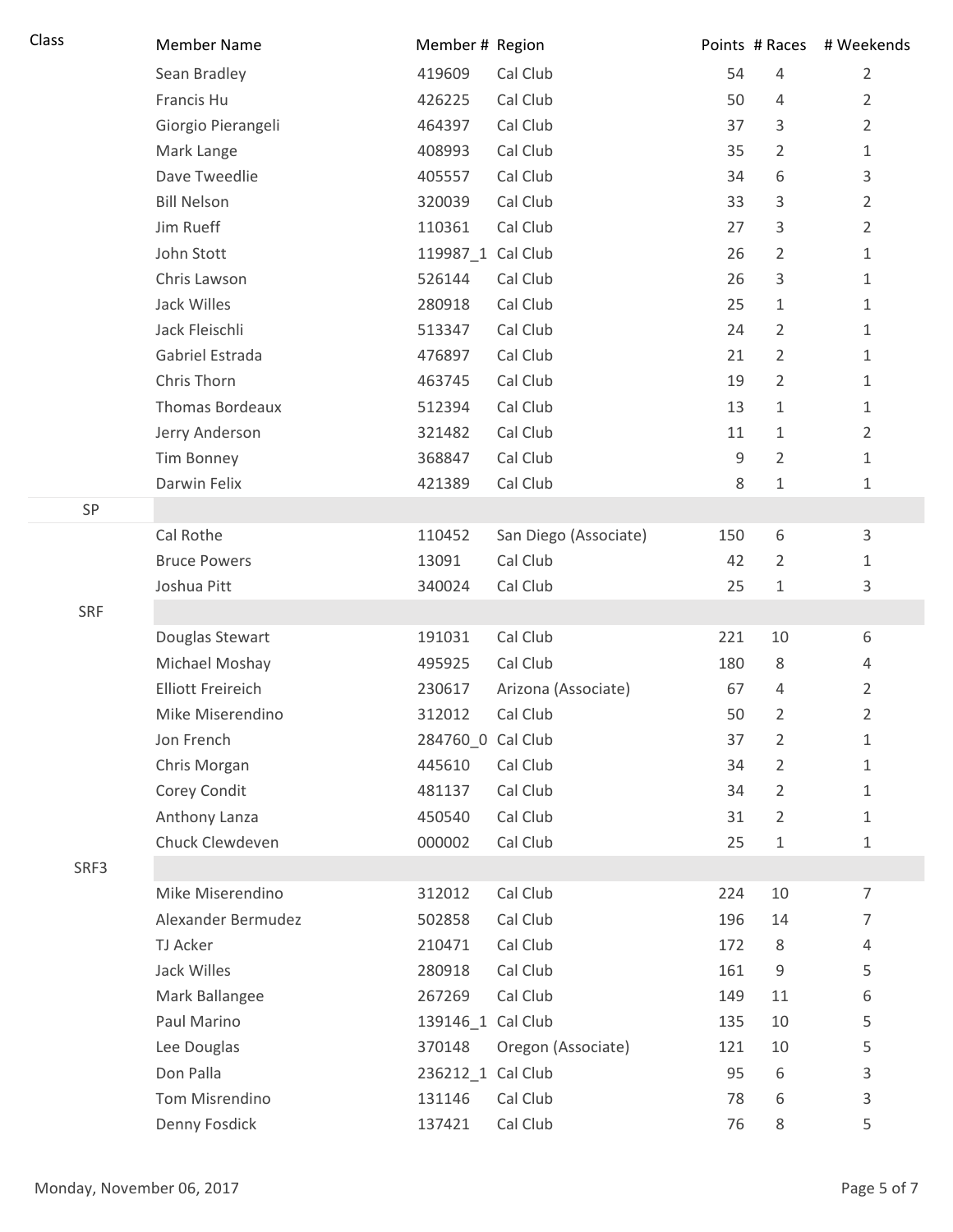| Class          | <b>Member Name</b>      | Member # Region   |                       |     | Points # Races | # Weekends     |
|----------------|-------------------------|-------------------|-----------------------|-----|----------------|----------------|
|                | Dan Spaethe             | 474277            | Cal Club              | 38  | $\overline{2}$ | 1              |
|                | Mike Skinner            | 477718            | Cal Club              | 35  | 6              | 3              |
|                | <b>Rick Webking</b>     | 291773            | Cal Club              | 30  | 4              | $\overline{2}$ |
|                | Chris Willes            | 149895            | Cal Club              | 27  | $\overline{2}$ | 1              |
|                | Chuck Clendenen         | 514350            | Cal Club              | 27  | $\overline{2}$ | 1              |
|                | <b>Marty Williams</b>   | 250421            | Cal Club              | 19  | 3              | $\overline{2}$ |
|                | Joseph Moran            | 80709             | Cal Club              | 15  | 3              | $\overline{2}$ |
|                | Aaron Stein             | 264198            | Cal Club              | 11  | $\overline{2}$ | $\mathbf{1}$   |
| SSM            |                         |                   |                       |     |                |                |
|                | <b>Bill Manofsky</b>    | 487346            | Cal Club              | 25  | $\mathbf 1$    | $\mathbf{1}$   |
| STL            |                         |                   |                       |     |                |                |
|                | Wesley Mollno           | 403801            | Cal Club              | 253 | 14             | $\overline{7}$ |
|                | Todd Launchbaugh        | 276906            | Cal Club              | 200 | 11             | 6              |
|                | Jack McEachern          | 269537            | Cal Club              | 194 | 11             | 6              |
|                | Morgan Trotter          | 383891            | Cal Club              | 144 | $\overline{7}$ | 4              |
|                | David LeCren            | 341994            | Cal Club              | 131 | 9              | 5              |
|                | Lonny Sheek             | 426346            | Cal Club              | 96  | 6              | 3              |
|                | <b>Richard James</b>    | 156276            | Cal Club              | 50  | $\overline{2}$ | $\mathbf{1}$   |
|                | <b>Brad Mernone</b>     | 511740            | Cal Club              | 42  | $\overline{2}$ | $\mathbf{1}$   |
|                | Paul Honsowetz          | 69795             | Cal Club              | 35  | $\overline{2}$ | $\mathbf{1}$   |
|                | <b>Brandon Chappell</b> | 492819            | Las Vegas (Associate) | 31  | 2              | $\mathbf 1$    |
|                | Alan Leukhardt III      | 302520_1 Cal Club |                       | 30  | $\overline{2}$ | $\mathbf{1}$   |
|                | John Norris             | 82021             | Cal Club              | 18  | $\mathbf{1}$   | 1              |
|                | Justin Hall             | 447552            | Cal Club              | 18  | 1              | 1              |
|                | Giorgio Pierangeli      | 464397            | Cal Club              | 16  | $\mathbf{1}$   | $\mathbf{1}$   |
|                | Jerry Anderson          | 321482            | Cal Club              | 12  | $\mathbf 1$    | $\mathbf 1$    |
| STU            |                         |                   |                       |     |                |                |
|                | Dale Shoemaker          | 357876            | Las Vegas (Associate) | 263 | 13             | 7              |
|                | Edmond Lo               | 463968            | Cal Club              | 79  | 4              | 2              |
|                | Oscar Jackson, Jr.      | 371499            | Cal Club              | 53  | 3              | $\overline{2}$ |
|                | Andy Chan               | 270556            | Cal Club              | 42  | 2              | 1              |
|                | Michele Abbate          | 365109            | Las Vegas (Associate) | 33  | 2              | 1              |
|                | Joseph Yau              | 270247_0 Cal Club |                       | 33  | $\overline{2}$ | 1              |
|                | Toby Larsson            | 312845_2 Cal Club |                       | 25  | $\mathbf 1$    | $\mathbf 1$    |
| T1             |                         |                   |                       |     |                |                |
|                | Mike Henderson          | 124620            | Cal Club              | 127 | 6              | 3              |
|                | Oli Thordarson          | 375061            | Cal Club              | 50  | $\overline{2}$ | 1              |
|                | Al Camano               | 231065            | Cal Club              | 42  | $\overline{2}$ | $\overline{2}$ |
| T2             |                         |                   |                       |     |                |                |
|                | Christopher Qualls      | 360274            | Cal Club              | 186 | 8              | 4              |
|                | <b>Budd Beaman</b>      | 494995            | Cal Club              | 164 | 8              | 4              |
| T <sub>3</sub> |                         |                   |                       |     |                |                |